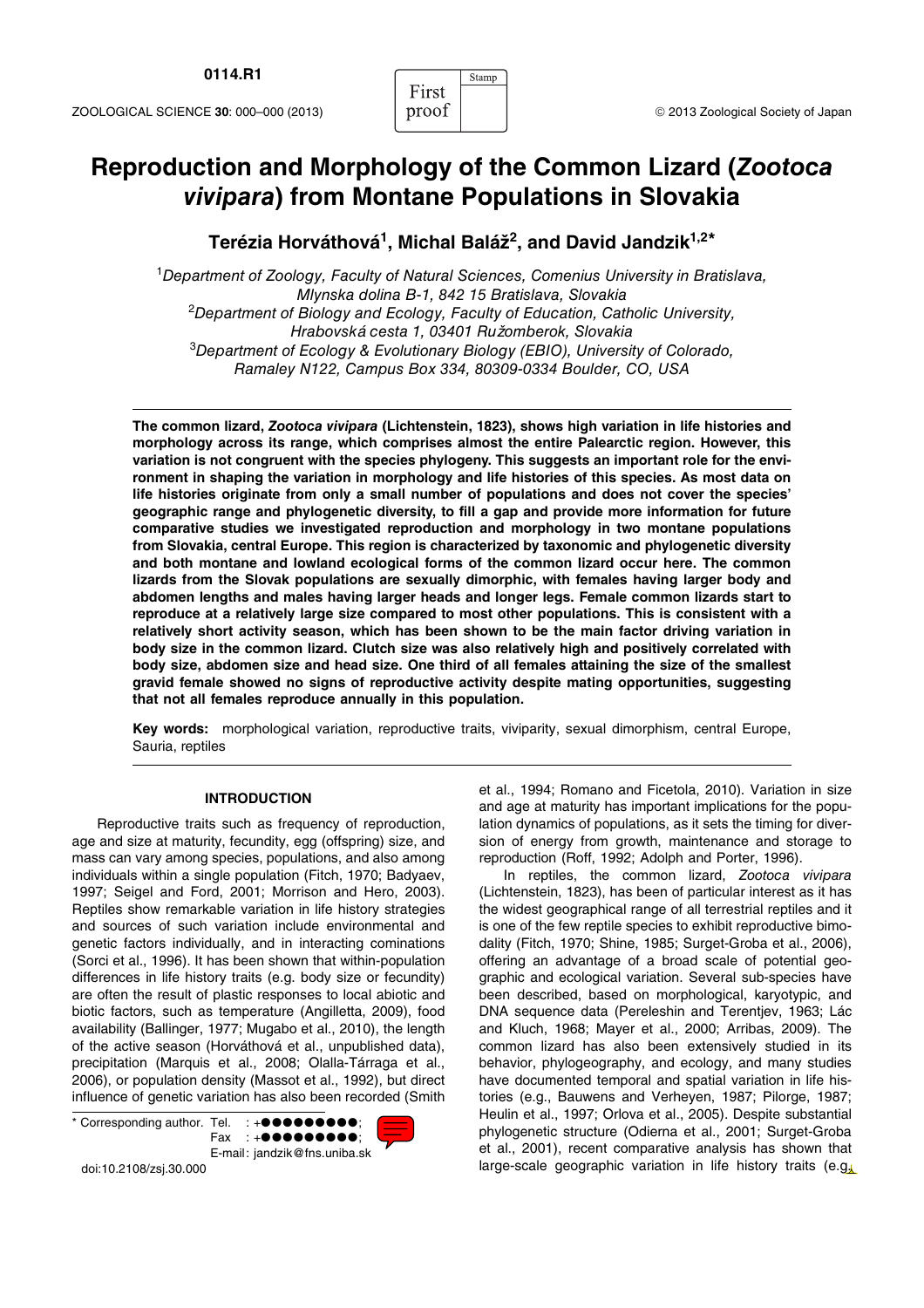body size and fecundity) is primarily driven by environmental conditions, such as the length of seasonal activity and precipitation (Sorci et al., 1996; Horváthová et al., unpublished data). However, the analyses of patterns of morphological variation identified consistent differences, which presumably are genetic, between oviparous and viviparous populations, as well as between sexes (Šmajda and Majláth, 1999; Guillaume et al., 2006; Jambrich, 2006; Arribas, 2009; Ljubisavljević et al., 2010). Offspring morphology has not been the subject of detailed investigation, but hatchlings are sexually dimorphic (e.g., Le Galliard et al., 2006). However, the trade-off between offspring size and fecundity and variation in sex allocation could generate differences in offspring morphology across and within populations (e.g., Olsson and Shine, 1997; Uller and Olsson, 2005).

Importantly, despite the fact that the species belongs to one of the best-studied reptiles world-wide, broad-scale analyses of the evolution of life histories have been almost entirely lacking from the region of central Europe. This part is characterized by the occurrence of two subspecies, several phylogenetic lineages, and a possible glacial refugium (Lác, 1968; Lác and Kluch, 1968; Surget-Groba et al., 2006; Jandzik, unpublished data). Morphological data is currently available only for populations from Slovakia (Mošanský,

1965; Lác, 1968; Lác and Kluch, 1968; Šmajda and Majláth, 1999; Jambrich, 2006), Czech Republic (Kratochvíl et al., 2003), Poland (Ekner et al., 2008) and hybridizing viviparous and oviparous populations from Austria (Lindtke et al., 2010). Notes on life-history traits (e.g. fecundity and body size) are restricted only to specimens from the abovementioned hybridizing populations in Austria (Lindtke et al., 2010).

To fill this gap, the aim of our study was to examine intra-population variation in reproductive and morphological characteristics of individuals living in two mountain populations from Slovakia, which could be further used in comparative studies.

#### **MATERIALS AND METHODS**

#### **The study species**

The common lizard is a small insectivorous lizard from the family Lacertidae. The distribution area covers almost the entire Palaearctic region, extending from Ireland in the West, across Europe, as far to the East as Siberia, Sakhalin, and Hokkaido Island in the Pacific Ocean (Fig. 1; Dely and Böhme, 1984; Mayer et al., 2000; Glandt, 2001). It is found in a wide range of humid habitats, from sea level up to about 2500 m altitude. The adults typically reach a snout-vent length (SVL) of 40–60 mm or 45–80 mm in males and females, respectively. It is one of only a few reptiles to exhibit reproductive bimodality (Shine, 1985), with oviparous populations restricted to some areas in the Pyrenees Mountains

(Spain and France, subspecies *Z. v. louislantzi*) and south of the Alps (Austria, Slovenia, and Italy, subspecies *Z. v. carniolica*) (e.g., Heulin and Guillaume, 1989; Heulin et al., 1993; Mayer et al., 2000). Females reproduce once a year, with the exception of oviparous populations in which females commonly lay between one and three clutches per season, and rarely lowland viviparous populations in which females could produce two clutches (Patrick Fitze, unpublished data; Horváthová et al., unpublished data). The reproductive cycle follows a consistent pattern with mating and ovulation in spring, and the young are born in mid to late summer (Bauwens and Verheyen, 1985; Roig et al., 2000). These lizards enter hibernation in autumn, usually in September or October.

In Slovakia, the common lizard occurs in humid habitats at higher altitudes, generally above 600 m a. s. l. (Lác, 1968), but a few populations have also been found in the eastern Slovak lowland (120 m a. s. l.). The unusual occurrence together with some morphological differences led to the description of subspecies *Zootoca vivipara pannonica* (Lác and Kluch, 1968) from this region. Molecular analysis however did not confirm genetic differentiation in mtDNA of this taxon (Surget-Groba et al., 2006) and observed differences may rather represent a result of phenotypic plasticity.

#### **Data collection and analysis**

The study was conducted during June and July 2007 and 2009 in montane localities Šuňava, Kozie Chrbty Mts., (49.133, 20.116; 870 m a. s. l.) and Žiar, Tatra Mts. (49.133, 19.666; 830 m a. s. l.;



**Fig. 1. (A)** Map showing distribution of *Z. vivipara* in dark grey. **(B)** Enlarged area of Europe with highlighted (in dark grey) regions and localities of origin of the common lizards analyzed in Tables 2 and 3. Numbers of localities: 1, Šuňava, Slovakia; 2, Žiar, Slovakia; 3, Kunešov, Slovakia; 4, Bot'any, Slovakia; 5, Odolanow, Poland.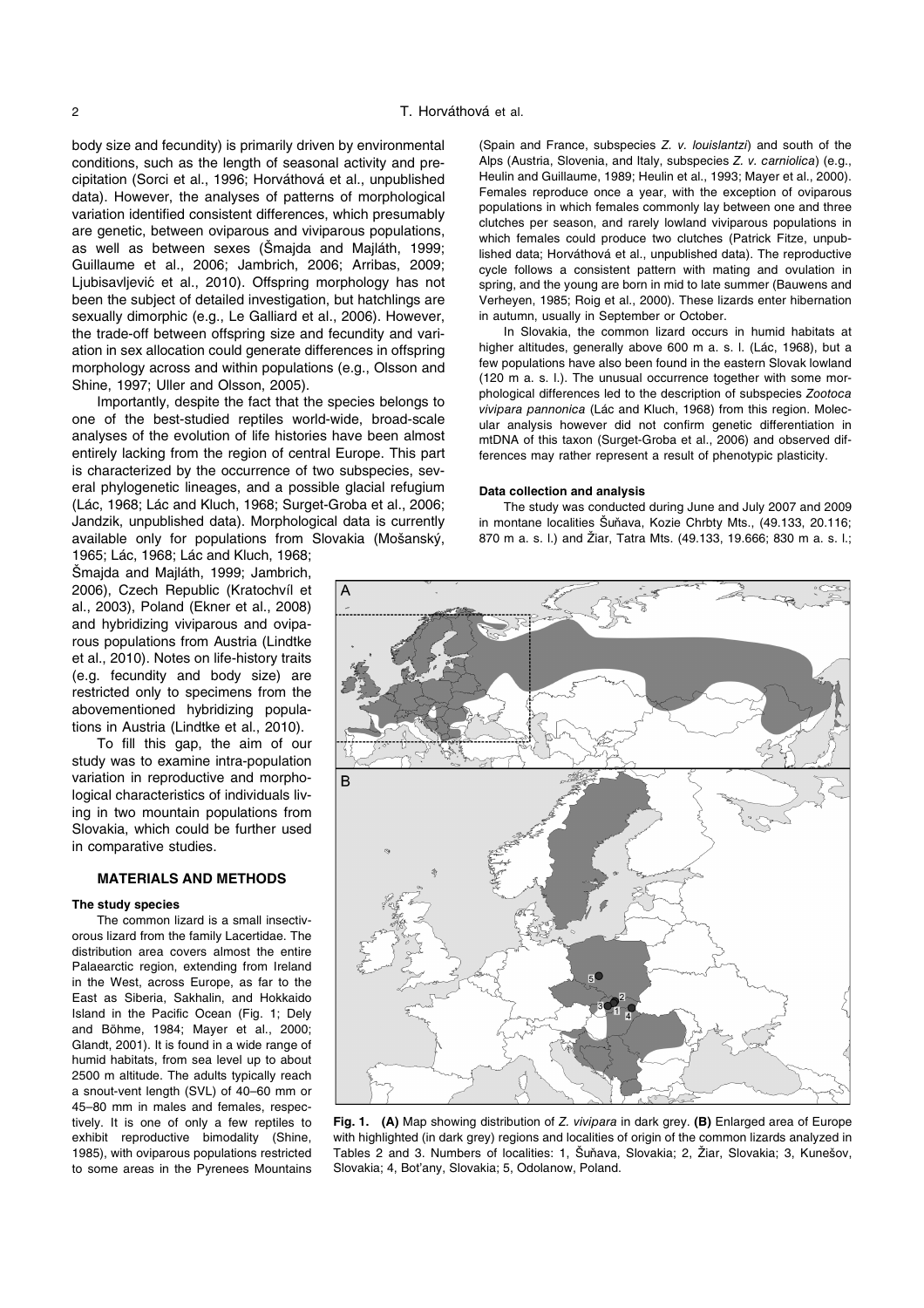this population was not sampled in 2009) (see Fig. 1). Individuals from these areas belong to the same mtDNA phylogenetic clade (clade E; Surget-Groba et al., 2006; Jandzik, unpublished data). Males were captured by hand, marked individually by toe-clipping and released after weighing (to the nearest 0.1 g) and measuring body length (SVL), abdomen length (measured as a distance between extremities, DEX), head length (HL), head width (HW), head height (HH), foreleg length (FLL), and hindleg length (HLL; all to the nearest 0.01 mm). Pregnant females were collected and brought to the laboratory. The females were housed individually in plastic cages (50  $\times$  40  $\times$  30 cm) filled with the soil and peat moss from the study site. Females were maintained in the laboratory until they gave birth. After par-

turition, clutch size, clutch weight (sum of all hatchlings in the clutch), hatchling SVL, DEX, HL, HW, HH, FLL, HLL and mass were recorded. Hatchlings and their mothers were released at the place of their capture no more than seven days after parturition.

We used multiple regression analyses to examine relationship between clutch size, body size and hatchling mass. Differences in body size between gravid and non-gravid females were tested with *t*-tests. Small sample size of females from population Žiar (nongravid  $n = 7$ ; gravid  $n = 8$ ) did not allow the analysis of the differences between populations or individual females. To increase sample size, we pooled morphological and life-history data from population Šuňava ( $n = 9$  in year 2007 and 42 in 2009; we found no between-year variation, data not shown). We used the *t*-test to test to estimate the differences in SVL and the differences between sexes in abdomen length, head measures and leg length were tested with MANCOVA with tests for between-subjects effects. All variables were log-transformed prior to analyses. In the text, we report mean values  $\pm$  standard deviation (SD). All analyses were carried out using SPSS, 13.0 (Chicago, IL).

#### **RESULTS**

In population Šuňava, the smallest gravid female reached SVL of 50.10 mm, whereas the largest non-reproducing female measured 54.50 mm. Therefore, the size at which females can be considered as sexually mature ranges between ca. 50 and 55 mm in the studied population. The mean body size of reproducing females  $(57.62 \pm 3.8, n = 51)$ was significantly larger than that of non-reproducing females (48.36 ± 3.81, *n* = 22; *t* = –9.551, *P* < 0.001). In the population Žiar, the smallest gravid female measured 56.27 mm and the mean body size of gravid females equaled 60.36  $\pm$ 4.2 mm.

Females from population Šuňava produced clutches comprising 4 to 11 offspring, with a mean clutch size of 7.51  $\pm$  1.77 (Table 1). Mean hatchling SVL and mass (calculated for all clutches) were 19.84  $\pm$  0.74 mm and 0.16  $\pm$ 0.02 g, respectively (Table 1). Variation in clutch size was largely explained by differences in female SVL  $(r^2 = 0.275,$  $df = 50$ ,  $P < 0.001$ , Fig. 2), whereas mean hatchling mass did not account for significant variation ( $r^2$  = -0.05, df = 50, *P* = 0.074). The relationship between female SVL and hatchling SVL was not significant ( $r^2$  = 0.015; df = 50;  $P > 0.05$ ).

The correlation between female SVL and mass before and mass after parturition was highly significant (mass before:  $r^2$  = 0.667, df = 48,  $P < 0.001$ ; mass after:  $r^2$  = 0.626;  $df = 48$ ;  $P < 0.001$ ). Female SVL also appeared to be the best morphological predictor of fecundity, as abdomen length and head length explained smaller proportion of variation within clutches (SVL: 27.5%; DEX: 16.5%; HL: 17.5%).

**Table 1.** Reproductive characteristics of the female common lizards (*Z. vivipara*) from two montane populations in Slovakia. Number in parentheses in the locality row refers to the locality number on the map in Fig. 1.

| Locality                     |     | Šuňava<br>(2007, 2009)<br>(1) |                |    | Žiar<br>(2007)<br>(2)                                        |               |  |  |
|------------------------------|-----|-------------------------------|----------------|----|--------------------------------------------------------------|---------------|--|--|
| Variable                     | Ν   | Mean $\pm$ SD                 | Min-Max        | N  | Mean $\pm$ SD                                                | Min-Max       |  |  |
| Maternal SVL (mm)            | 51  | $57.62 \pm 3.8$               | $50.1 - 66.81$ | 8  | $60.36 \pm 4.2$                                              | 56.27-69.31   |  |  |
| Female mass before part. (g) | 49  | $5.45 \pm 1.09$               | $3.37 - 7.70$  | 8  | $6.23 \pm 0.99$                                              | $4.70 - 7.50$ |  |  |
| Female mass after part. (g)  | 49  | $3.09 \pm 0.69$               | $1.75 - 5.70$  | 8  | $3.49 \pm 0.65$                                              | $2.80 - 4.80$ |  |  |
| Clutch size                  | 51  | $7.51 + 1.77$                 | $4 - 11$       | 8  | $7.13 \pm 1.46$                                              | $5 - 9$       |  |  |
| Hatchling mass (g)           | 364 | $0.16 \pm 0.02$               | $0.14 - 0.23$  | 55 | $0.18 \pm 0.12$                                              | $0.16 - 0.20$ |  |  |
| Hatchling SVL (mm)           | 364 |                               |                |    | $19.80 \pm 0.74$ 18.23-21.14 55 20.18 $\pm$ 0.53 19.38-20.92 |               |  |  |



**Fig. 2.** Positive relationship between female body size and clutch size in the population Šuňava.

In population Žiar, the mean clutch size was 7.13 and ranged from 5 to 9 (Table 1). Mean hatchling SVL and mass were  $20.18 \pm 0.53$  mm and  $0.18 \pm 0.12$  g (Table 1).

The descriptive statistics of the morphometric traits in females, males and hatchlings is summarized in Table 2. Adult males and females differ in SVL, with females being the larger sex  $(t_{109} = 9.169, p < 0.001)$ . MANCOVA of abdomen length, head size, and leg length (with SVL used as a covariate) showed significant level of sexual dimorphism (Wilks' Lambda *F*(6,102) = 157.915, *P* < 0.001) and tests of between-subject effects showed that females have larger abdomens  $(F(1) = 32.016, p < 0.001)$ , while males have larger head length  $(F(1) = 63.282, P < 0.001)$ , head width (*F*(1) = 48.877, *P* < 0.001), head height (*F*(1) = 12.304, *p* = 0.001), forelimb length (*F*(1) = 70.537, *P* < 0.001) and hindleg length (*F*(1) = 45.079, *P* < 0.001).

#### **DISCUSSION**

Our results showed that female common lizards from the montane localities Šuňava and Žiar initiate reproduction at a body size of approximately 50–57 mm. This threshold is similar to that observed in montane populations in France (Massif Central, 1400 m a. s. l.; Massot et al., 1992, 2011), however is considerably higher than those reported from other European populations. For example, Heulin (1985) reported the body size of 40–42 mm in French population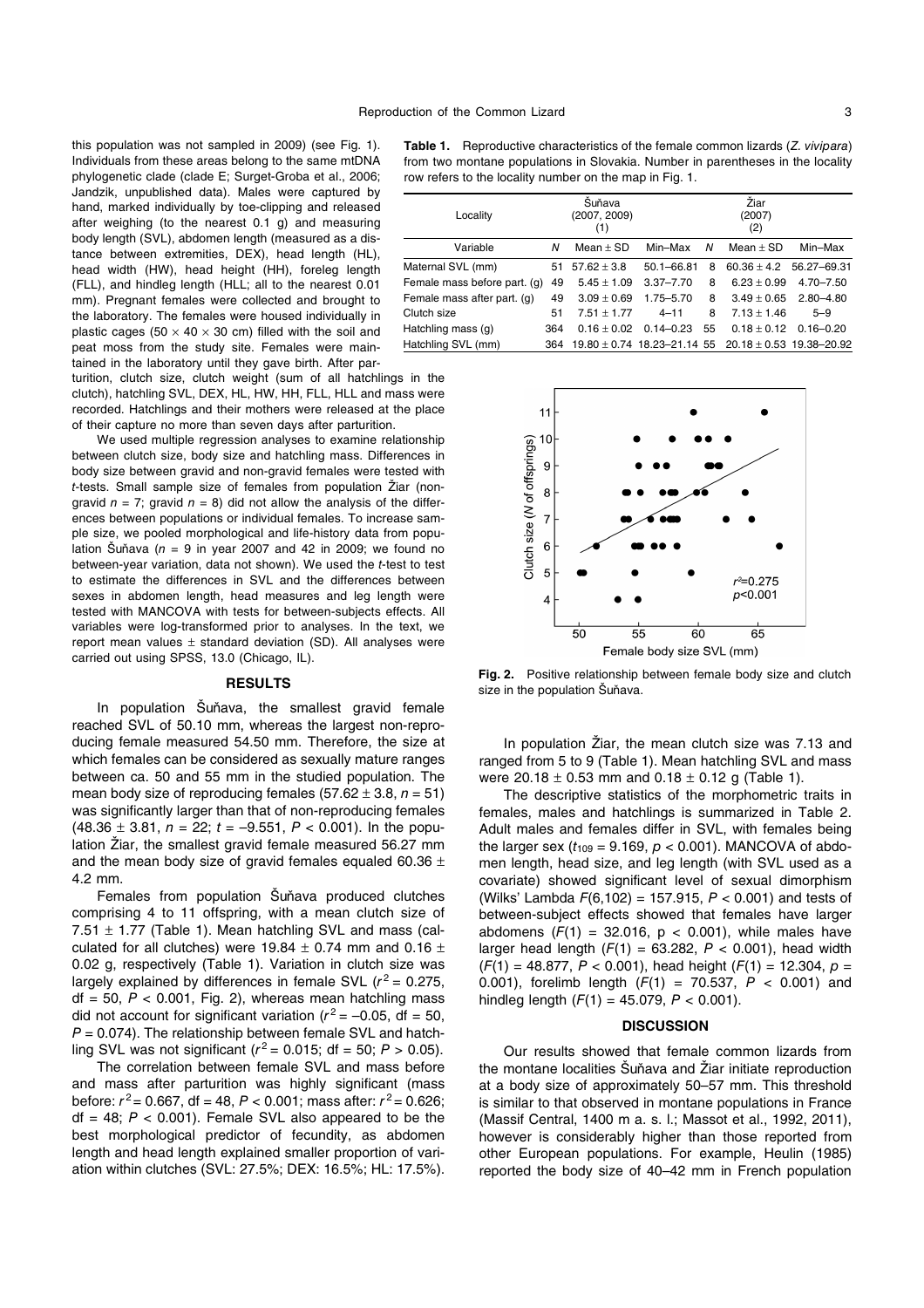**Table 2.** Descriptive statistics of morphometric traits in two montane populations of *Z. vivipara* from Slovakia. *N* – sample size; SD – standard deviation; Min-Max - minimum and maximum value; mass<sup>1</sup> before parturition; mass<sup>2</sup> after parturition; for traits see Material and methods. Number in parentheses in the locality row refers to the locality number on the map in Fig. 1. See Material and methods for the abbreviations of the morphological characters.

| Locality              |     | Šuňava (2007, 2009); (1) |                              | Žiar (2007); (2) |                              |                              |  |  |
|-----------------------|-----|--------------------------|------------------------------|------------------|------------------------------|------------------------------|--|--|
| Males                 | N   | Mean $\pm$ SD            | Min-Max                      | N                | Mean $\pm$ SD                | Min-Max                      |  |  |
| SVL (mm)              | 35  | $44.72 \pm 4.10$         | 36.7-53.22                   | 4                |                              | $46.08 \pm 3.22$ 41.97-48.94 |  |  |
| DEX (mm)              | 35  |                          | $21.49 \pm 2.13$ 17.05-24.99 | 4                |                              | $21.68 \pm 1.65$ 19.91-23.08 |  |  |
| $HL$ (mm)             | 35  | $10.02 \pm 0.87$         | 8.44-11.85                   | 4                |                              | $9.96 \pm 0.62$ 13.49-15.89  |  |  |
| HW (mm)               | 35  | $7.14 \pm 0.73$          | $5.2 - 8.35$                 | 4                |                              | $7.35 \pm 0.63$ 18.28-22.54  |  |  |
| HH (mm)               | 35  | $5.04 \pm 0.78$          | $3.91 - 8.42$                | 4                | $5.12 \pm 0.40$              | $9.25 - 10.73$               |  |  |
| FLL (mm)              | 35  | $14.88 \pm 1.41$         | 11.65-17.99                  | 4                | $14.67 \pm 0.98$             | $6.72 - 8.21$                |  |  |
| HLL (mm)              | 35  | $19.52 \pm 1.99$         | 15.44-22.53                  | 4                | $20.18 \pm 2.04$             | 4.75-5.58                    |  |  |
| mass (g)              | 34  | $2.34 \pm 0.69$          | $1.0 - 3.70$                 | 4                | $2.48 \pm 0.54$              | $1.70 - 2.90$                |  |  |
| Gravid females        |     |                          |                              |                  |                              |                              |  |  |
| SVL (mm)              | 51  |                          | $57.62 \pm 3.79$ 50.10-66.81 | 8                | $60.36 \pm 4.20$ 56.27-69.31 |                              |  |  |
| DEX (mm)              | 51  |                          | $32.53 \pm 3.57$ 26.77-40.81 | 8                | $33.53 \pm 2.98$ 30.19-40.05 |                              |  |  |
| HL (mm)               | 51  | $10.60 \pm 0.53$         | 9.59-11.61                   | 8                | $10.71 \pm 0.41$             | 9.95-11.34                   |  |  |
| HW (mm)               | 51  | $7.38 \pm 0.42$          | $6.20 - 8.09$                | 8                | $7.56 \pm 0.42$              | 6.92-8.33                    |  |  |
| HH (mm)               | 51  | $5.26 \pm 0.42$          | 4.17-6.09                    | 8                | $5.15 \pm 0.21$              | $4.85 - 5.42$                |  |  |
| FLL (mm)              | 51  | $15.17 \pm 0.82$         | 13.50-17.11                  | 8                |                              | $16.24 \pm 1.01$ 15.17-17.46 |  |  |
| HLL (mm)              | 51  | $20.67 \pm 1.22$         | 17.96-23.41                  | 8                |                              | $22.05 \pm 0.76$ 21.05-23.40 |  |  |
| $mass1$ (g)           | 49  | $5.45 \pm 1.09$          | $3.37 - 7.70$                | 8                | $6.23 \pm 0.99$              | 4.70-7.50                    |  |  |
| mass <sup>2</sup> (g) | 49  | $3.09 \pm 0.69$          | 1.75-5.70                    | 8                | $3.49 \pm 0.65$              | $2.80 - 4.80$                |  |  |
| Nongravid females     |     |                          |                              |                  |                              |                              |  |  |
| SVL (mm)              | 24  |                          | $48.36 \pm 3.81$ 42.58-54.54 | 7                | $48.96 \pm 6.26$ 42.89-59.81 |                              |  |  |
| DEX (mm)              | 24  |                          | $26.4 \pm 3.52$ 21.89-35.27  | 7                |                              | $27.01 \pm 4.18$ 22.86-34.80 |  |  |
| $HL$ (mm)             | 24  | $9.90 \pm 0.60$          | 8.90-11.22                   | 7                | $9.29 \pm 0.56$              | $8.77 - 10.36$               |  |  |
| HW (mm)               | 24  | $6.87 \pm 0.56$          | $5.87 - 7.96$                | 7                | $6.73 \pm 0.45$              | $6.26 - 7.37$                |  |  |
| HH (mm)               | 24  | $4.93 \pm 0.44$          | $4.12 - 5.73$                | 7                | $4.76 \pm 0.38$              | $4.30 - 5.26$                |  |  |
| FLL (mm)              | 24  | $14.33 \pm 0.95$         | 12.29-16.89                  | 7                |                              | $14.00 \pm 0.58$ 13.34-14.81 |  |  |
| HLL (mm)              | 24  | $19.24 \pm 1.88$         | 17.08-24.13                  | 7                |                              | $18.30 \pm 1.59$ 15.94-20.67 |  |  |
| mass <sub>(g)</sub>   | 24  | $2.43 \pm 0.71$          | $1.50 - 4.10$                | 7                | $2.17 \pm 0.63$              | $1.50 - 3.00$                |  |  |
| Hatchlings            |     |                          |                              |                  |                              |                              |  |  |
| SVL (mm)              | 364 | $19.80 \pm 0.74$         | 18.23-21.14                  | 55               |                              | $20.18 \pm 0.53$ 19.38-20.92 |  |  |
| DEX (mm)              | 364 | $8.72 \pm 0.47$          | 7.38-9.87                    | 55               | $9.37 \pm 0.68$              | 8.78-10.94                   |  |  |
| HL (mm)               | 364 | $5.81 \pm 0.17$          | $5.41 - 6.26$                | 55               | $5.88 \pm 0.09$              | 5.76-6.02                    |  |  |
| HW (mm)               | 364 | $3.68 \pm 0.08$          | $3.50 - 3.84$                | 55               | $3.80 \pm 0.09$              | $3.63 - 3.91$                |  |  |
| HH (mm)               | 364 | $2.94 \pm 0.11$          | $2.74 - 3.22$                | 55               | $2.85 \pm 0.05$              | 2.80-2.97                    |  |  |
| FLL (mm)              | 364 | $6.91 \pm 0.24$          | $6.26 - 7.55$                | 55               | $7 + 0.18$                   | $6.72 - 7.26$                |  |  |
| HLL (mm)              | 364 | $8.63 \pm 0.37$          | 7.85-9.20                    | 55               | $9.06 \pm 0.33$              | $8.44 - 9.42$                |  |  |
| mass (g)              | 364 | $0.16 \pm 0.02$          | $0.14 - 0.23$                | 55               | $0.18 \pm 0.12$              | $0.16 - 0.20$                |  |  |

Paimpont, and a similar value (43–45 mm) was also obtained by Bauwens and Verheyen (1987) in the population Kalmthout in Belgium. Since both populations are located at lower altitudes (Paimpont 50 m a. s. l.; Kalmthout 50 m a. s. l.), such variability may reflect differences in the length of seasonal activity (Horváthová et al., unpublished data). Females from the highland populations in Šuňava and Žiar (or Massif Central), which experience 5.5 months of activity (comparing to 6.5–7 months at low altitudes), may grow slower and mature at larger sizes size and later in life, as has been shown in the lacertid lizard *Lacerta agilis* (Roitberg and Smirina, 2006).

Surprisingly, a relatively large fraction of non-gravid females (33%) attained SVL 50 mm with no signs of reproductive activity (such as the scars in inguinal region as signs of male biting the female during copulation; Heulin, 1988), and without giving birth to offspring later in the lab. Since we

observed adult males quite frequently at the study site, the lack of mating opportunities does not seem to be able to account for this observation. Energy allocated to the reproduction usually represents 28–35% of the energy assimilated during spring (Avery, 1975) which indicates that reproductive investment embodies significant portion of energy budget. Some females may simply not be able to accumulate sufficient energy stores to reproduce in every year (Diller and Wallace, 1984; Reading, 2004) and thus must forestall reproduction to the next season. This is expected to be more common in income breeders, as they depend on energy accumulated during the breeding season (i.e. during vitellogenesis) which has also been implied in common lizard (Avery, 1975; Mugabo et al., 2011). However, our results can also indicate the high variation in timing of maturation in our population, which has also been shown in other montane species (Arribas and Galán, 2005; Bauwens, 1999). Furthermore, observations indicate that females may mate even if they will not later reproduce, perhaps via forced copulations (Olsson, 1995). On the other hand, however, it is also known that females of the common lizard may produce unfertilized eggs even without mating, which suggest a strong pressure on females to mate if they have opportunity, to not risk high cost of not mating (see Bleu et al., 2011).

Positive correlation between female size and clutch size has been confirmed in several populations of the common lizard (Avery, 1975; Bauwens and Verheyen, 1987; Crnobrnja-Isailović and Aleksić, 2004; Liu et al., 2008; Lazareva, 2009). High fecundity linked with large body size is general phenomenon in lizards and may explain sexual dimorphism in this species (fecundity selection hypothesis, Stuart-Smith et al., 2007). The mean clutch sizes of females from populations Šuňava and Žiar were 7.5 and 7.1, respectively, one of the highest ever recorded for this species (Horváthová et al., unpublished data). Comparable values have been reported by Pilorge (1987) and Avery (1975) for French (7.6) and British populations (7.7). Relatively large clutch size has been attributed to high prey abundance and low lizard density at study site (Pilorge, 1987; Horváthová et al., unpublished data). Offspring mass did not explain significant amount of variation in clutch size and was relatively constant within studied populations (0.16 g and 0.18 g). Mean offspring mass of 0.16 g is the smallest recorded for this species, and similar to that of a highland population in France (Pilorge, 1982; Pilorge et al., 1983). The typical mass of most viviparous populations is 0.17–0.18 g (e.g., Pilorge and Xavier, 1981; Bauwens and Verheyen, 1987; Crnobrnja-Isailović and Aleksić, 2004; Liu et al., 2008) and maximum mean values of 0.20 g were recorded by Lindtke et al. (2010), Cavin (1993) and Uller and Olsson (2005). This may suggest that there is a general tendency to produce larger offspring in populations with shorter seasonal activity. In species with a restricted period of growth (e.g., in seasonal environment), the time of hatching could have a strong influence on body size. Females may compensate for the negative effect of short activity period by producing larger offspring (Uller and Olsson, 2010).

We found sex differences in body length, abdomen length, leg length and head length, which is also consistent with the previous studies (Braña, 1993; Barbadillo et al.,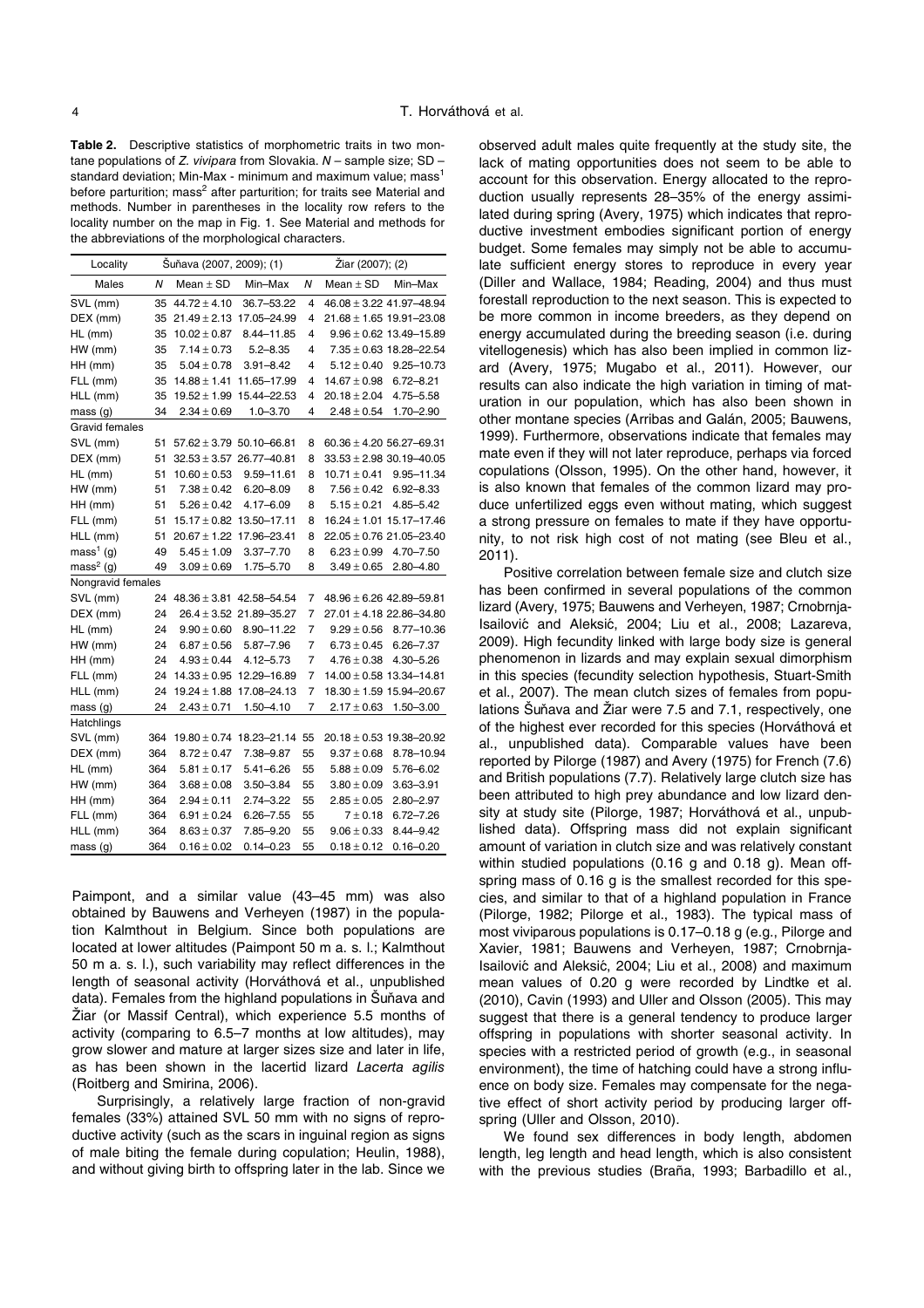**Table 3.** Variability of morphological traits in the common lizard populations from Central Europe. m-male; f-female; Žoltáková (1976) only means; Dély (1978), Fuhn and Vancea (1961) minimum and maximum value (data pooled for both sexes); Jambrich (2006) locality Šuňava corresponds to subspecies *Z. vivipara vivipara*, locality Bot'any to subspecies *Z. vivipara pannonica*; other studies as min (mean) max value. Number in parentheses in the locality row refers to the locality number on the map in Fig. 1.

| Trait                   | Sex | Fuhn and<br>Vancea<br>(1961)      | Lác<br>(1968)                                                                   | Žoltáková<br>(1976)                        | Dély<br>(1978)                                                                               | Šmajda<br>and Majláth<br>(1999)            | Jambrich<br>(2006,<br>Suňava)                      | Jambrich<br>(2006,<br>Bot'any)                      | Ekner<br>et al.<br>(2008)                                             | This study<br>(Suňava,<br>2007,2009)               |
|-------------------------|-----|-----------------------------------|---------------------------------------------------------------------------------|--------------------------------------------|----------------------------------------------------------------------------------------------|--------------------------------------------|----------------------------------------------------|-----------------------------------------------------|-----------------------------------------------------------------------|----------------------------------------------------|
| Locality                |     | Romania,<br>no further<br>details | Kunešov,<br>Kremnicke<br>Vrchy Mts.,<br>Slovakia;<br>48°43'N<br>$18°52'E$ ; (3) | Eastern<br>Slovakia,<br>many<br>localities | Sweden, Poland,<br>Czechoslovakia.<br>Hungary,<br>Yugoslavia,<br>Romania;<br>many localities | Eastern<br>Slovakia,<br>many<br>localities | Šuňava,<br>Slovakia:<br>49°01′N<br>20°07'E;<br>(1) | Bot'any,<br>Slovakia:<br>48°28'N<br>22°06'E;<br>(4) | Odolanow.<br>Poland:<br>$51^{\circ}34^{\prime}N$ .<br>17°40'E;<br>(5) | Šuňava,<br>Slovakia:<br>49°01′N<br>20°07'E;<br>(1) |
| Ν                       | m   | unspecified                       | 37                                                                              | 77                                         | 26                                                                                           | 55                                         | 31                                                 | 22                                                  | 40                                                                    | 35                                                 |
|                         |     | unspecified                       | 32                                                                              | 76                                         | 24                                                                                           | 57                                         | 40                                                 | 20                                                  | 45                                                                    | 75                                                 |
| Snout-vent length (SVL) | m   | $42 - 63$                         | 41.5 (51.1) 59                                                                  | 50.65                                      | $40.2 - 67$                                                                                  | 44 (51) 59                                 | 43 (49.8) 55                                       | 43 (47.6) 58.8                                      | 33 (46.1) 56.9                                                        | 36.7 (44.7) 53                                     |
|                         |     | $42 - 63$                         | 50 (59.20) 65                                                                   | 55.9                                       | 40.4-66.2                                                                                    | 44 (55) 67                                 | 44.6 (55.1) 65                                     | 43.3 (50.4) 62.8                                    | 33.8 (51.8) 69                                                        | 42.6 (55) 66.8                                     |
| Abdomen length (DEX)    | m   |                                   |                                                                                 |                                            |                                                                                              | 21 (25) 30                                 | 21 (25.2) 28.8                                     | 17.2 (22.3) 29                                      |                                                                       | 17 (21.5) 25                                       |
|                         |     |                                   |                                                                                 |                                            |                                                                                              | 22 (31) 41                                 | 21.2 (31.8) 40.9                                   | 20.9 (26.9) 35.1                                    |                                                                       | 21.9 (30.6) 40.8                                   |
| Head length (HL)        | m   | $9 - 11$                          | 10 (11.5) 12.6                                                                  | 10.62                                      | 8 (10 ) 11.5                                                                                 | 8.5 (10.5) 12                              | $9.9(10.7)$ 12                                     | 7.8 (10.1) 12.1                                     | 1(9.8)12                                                              | 8.4 (10) 11.9                                      |
|                         |     | $9 - 11$                          | 10(11)12                                                                        | 10.22                                      | $8.6 - 11.4$                                                                                 | 8 (10) 11.5                                | 9.2(10.3)11.6                                      | 8.5(9.5)10.8                                        | 5(9.8) 15.5                                                           | 8.9 (10.4) 11.6                                    |
| Head width (HW)         | m   |                                   | 7(7.9)9                                                                         | 7.03                                       | 6(7.5)8.5                                                                                    | 6(7.5)8.5                                  | 7(7.7)8.5                                          | 6.2(7)8.2                                           | $4(5.7)$ 6.7                                                          | 5.2(7.1)8.4                                        |
|                         | f   | -                                 | 6.7(7.4)8.2                                                                     | 6.82                                       | 5.5(7)8                                                                                      | 5.5(7)8                                    | 6.1(7.1)7.8                                        | $5.8(6.8)$ 7.7                                      | 3(5.5)8                                                               | 5.9(7.2)8.1                                        |
| Head height (HH)        | m   |                                   |                                                                                 | 6.45                                       | 4.5(6)7                                                                                      | 4.5(6)7                                    | 3.1(3.5)4.1                                        | 3(3.3)3.8                                           |                                                                       | 3.9(5)8.4                                          |
|                         |     |                                   |                                                                                 | 5.95                                       | 4.5(5)7                                                                                      | 4.5(5)7                                    | 2.5(3.3)4.2                                        | 2.8(3.1)3.5                                         | -                                                                     | 4.1(5.2)6.1                                        |
| Hindleg length (HLL)    | m   | $11.5 - 16$                       | 12.9 (16.1) 17.8                                                                | 15.04                                      | $12.7 - 18.2$                                                                                | 12 (15) 18                                 | 14.1 (16.4) 18.2                                   | 13.7 (16.1) 19.9                                    | $\qquad \qquad -$                                                     | 11.7 (14.9) 18                                     |
|                         | f.  | $11.5 - 16$                       | 14 (15.5) 16                                                                    | 14.18                                      | $12.1 - 17.1$                                                                                | 11 (14) 17                                 | 13.6 (15.7) 17.1                                   | 13.2 (15.3) 17.2                                    | -                                                                     | 12.3 (15) 17.1                                     |
| Foreleg length (FLL)    | m   | $17 - 24$                         | 17.8 (22.7) 25                                                                  | 22.21                                      | $16.8 - 25.5$                                                                                | 16 (22) 25                                 | 19.3 (22.2) 24.6                                   | 19 (22.1) 25.5                                      | -                                                                     | 15.4 (19.5) 22.5                                   |
|                         |     | $17 - 24$                         | 20.4 (22) 23.7                                                                  | 21.58                                      | $15.5 - 24.6$                                                                                | 16 (20) 24                                 | 18.1 (20.7) 24.7                                   | 18 (20.2) 23.6                                      | -                                                                     | 17.1 (20.2) 24.1                                   |

1995; Šmajda and Majláth, 1999; Gvoždík and Van Damme, 2003; Kratochvíl et al., 2003; Jambrich, 2006; Ekner et al., 2008; Liu et al., 2008). Larger heads in males most likely result from selection on the ability to grasp a female for copulation and inter-sexual selection conferring advantage of a stronger bite force during male-male contests (Herrel et al., 2001; Gvoždík and Van Damme, 2003). On the other hand, larger body size, correlated with larger abdomen, may be driven by fecundity selection, as larger abdomen offers space to accommodate more offspring (Stuart-Smith et al., 2007). In lizards, body size is generally represented by snout-to-vent length (SVL), which also highly correlates with abdomen length (DEX). Both these predictors explained a significant proportion of variation in clutch size in our models. Kratochvíl et al. (2003), however, have pointed out that SVL is a sexually dimorphic trait that scales allometrically in sexes and therefore may not be a proper measure of body size. They proposed head length as an alternative measure for the common lizard, which also showed as an important predictor of fecundity in our analyses, though explaining smaller portion of variation than SVL.

Variability of male and female morphology in highland Slovakia can be compared with other populations from Central Europe (Table 3), where subspecies *Z. v. vivipara* and *Z. v. pannonica* occur. Our findings are generally in agreement with published results, however body size, distance between extremities, and hindleg length are slightly smaller in males (Table 3). Despite the enormous distribution range, morphological variability in general does not correspond to the genetic variation of this species (though studies have only used mtDNA so far, Surget-Groba et al., 2001, 2006). Morphological differentiation is mostly shown in scale numbers, based on which the oviparous subspecies *Z. v.* 

*carniolica* and *Z. v louislantzi* are at least partially well diagnosed (Mayer et al., 2000; Arribas, 2011), whereas there are large overlaps in metric traits between various forms and subspecies (Guillaume et al., 2006; Arribas, 2009, Jambrich and Jandzik, unpublished data). Our results are concordant with this, as we found no significant differences in male and female morphology when compared with other populations across different subspecies (Table 3, Guillaume et al., 2006; Jambrich, 2006; Liu et al., 2008; Arribas, 2009).

Data on hatchling morphometrics are scarce and usually only body size (SVL) is reported. For example, in French lowland population Paimpont the average hatchling SVL was 20.0 mm and 20.3 mm (in two consecutive years; Heulin, 1985), similar to what we recorded in Slovak population Žiar and slightly higher than in population Šuňava. Liu et al. (2008) documented data on body size and head measures of neonates from northeast China, but they are much larger in all examined traits than those analyzed in our study. We cannot exclude a possibility that they were measured several days after birth and the measures may also be affected by differences in sex ratio within the samples. More detailed studies on hatchling morphometrics are thus desired for comprehensive comparisons.

#### **ACKNOWLEDGMENTS**

We would like to thank Tobias Uller and two reviewers for critical reading of the manuscript and valuable suggestions.

#### **REFERENCES**

- Adolph SC, Porter WP (1996) Growth, seasonality, and lizard life histories: Age and size at maturity. Oikos 77: 267–278
- Angilletta MJ (2009) Thermal Adaptation: A Theoretical and Empirical Synthesis. Oxford University Press, Oxford
- Arribas OJ (2009) Morphological variability of the Cantabro-Pyre-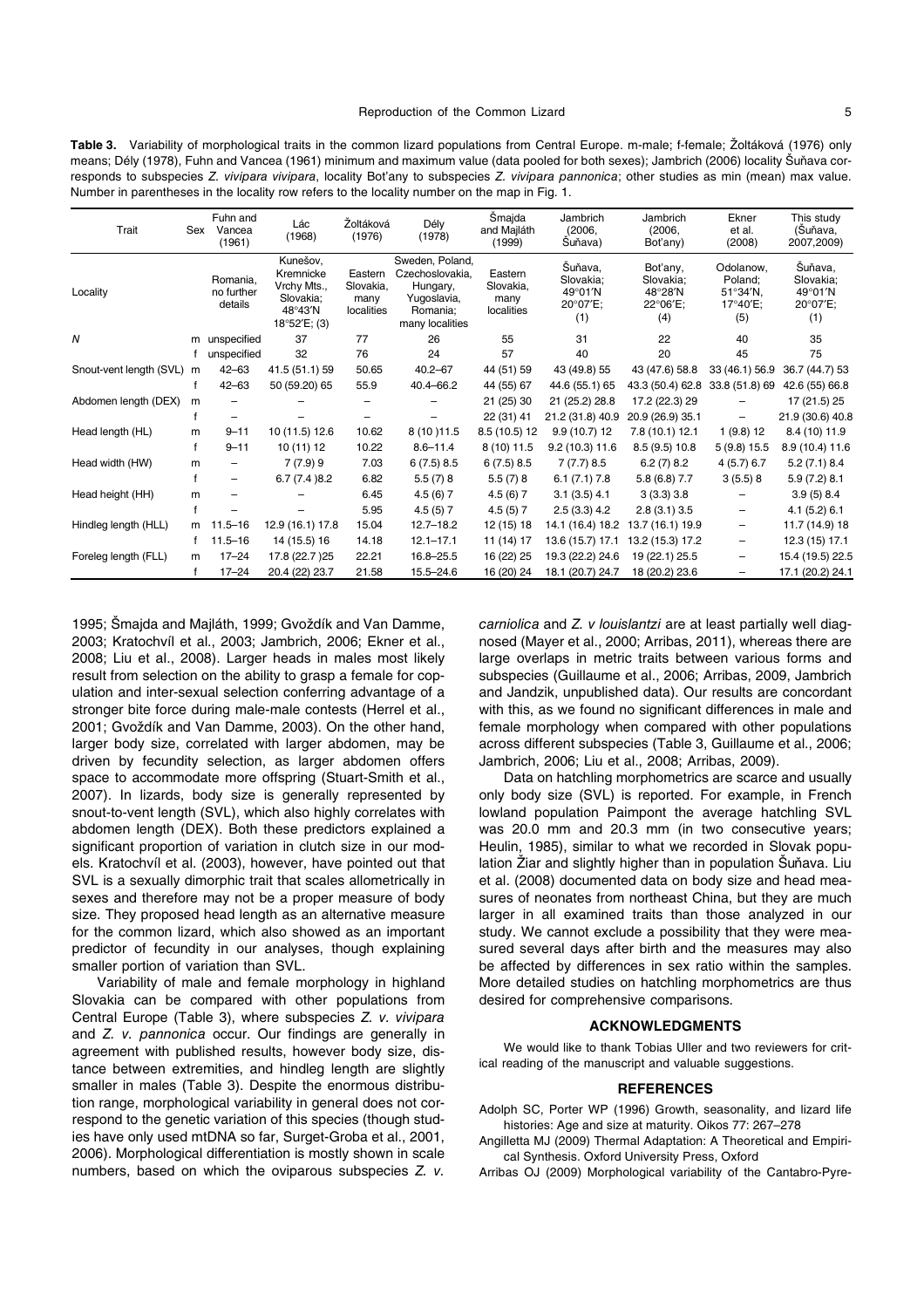nean populations of *Zootoca vivipara* (Jacquin, 1787) with description of a new subspecies (Squamata: Sauria: Lacertidae) Herpetozoa 21: 123–146

- Arribas OJ, Galán P (2005) Reproductive characteristics of the Pyrenean high-mountain lizards: *Iberolacerta aranica* (Arribas, 1993), *I. aurelioi* (Arribas, 1994) and *I. bonnali* (Lantz, 1927). Anim Biol 55: 163–190
- Avery RA (1975) Clutch size and reproductive effort in the lizard *Lacerta vivipara* Jacquin. Oecologia 19: 165–170
- Badyaev AV (1997) Avian life history variation along altitudinal gradients: an example with cardueline finches. Oecologia 111: 365–374
- Ballinger RE (1977) Reproductive strategies: food availability as a source of proximal variation in a lizard. Ecology 58: 628–635
- Bauwens D (1999) Life-history variation in lacertid lizards. Nat Croat 8: 239–252
- Bauwens D, Verheyen RF (1985) The timing of reproduction in the lizard *Lacerta vivipara*: differences between individual females. J Herpetol 19: 353–364
- Bauwens D, Verheyen RF (1987) Variation of reproductive traits in a population of the lizard *Lacerta vivipara*. Holarctic Ecol 10: 120–127
- Bleu J, Le Galliard JF, Meylan S, Massot M, Fitze P (2011) Mating does not influence reproductive investment, in a viviparous lizard. J Exp Zool 315: 458–464
- Cavin L (1993) Structure d'une population subalpine de Lézards vivipares (*Lacerta vivipara* Jacquin, 1787). Rev Suisse Zool 100: 357–271
- Crnobrnja-Isailović J, Aleksić I (2004) Clutch size in two Central Balkan populations of European common lizard *Lacerta vivipara*. Biota 5: 5–10
- Dely OG (1978) Hüllök Reptilia. In "Fauna Hungariae Magyarország állatvilága" Budapest, 130, pp 38–61
- Dely OG, Böhme W (1984) *Lacerta vivipara* Jacquin, 1787 Waldeidechse. In "Handbuch der Reptilien und Amphibien Europas" Ed by W Böhme,Wiesbaden (Aula), pp 362–393
- Diller LV, Wallace RL (1984) Reproductive ecology of the northern Pacific rattlesnake (*Crotalus viridis oreganus*) in Northern Idaho. Herpetologica 40: 182–193
- Ekner A, Majláth I, Majláthová V, Hromada M, Bona M, Antczak M, et al. (2008) Densities and morphology of two co-existing lizard species (*Lacerta agilis* and *Zootoca vivipara*) in extensively used farmland in Poland. Folia Biol (Krakow) 56: 165–171
- Fitch HS (1970) Reproductive cycles of lizards and snakes. Misc publ Univ Kans Mus Nat Hist 52: 1–247
- Fuhn IE, Vancea S (1961) Reptilia. Fauna Republicii Populare Romine. 14/2, Ed. Acad. RPR, Bucuresti, p 343
- Glandt D (2001) Die Waldeidechse. unscheinbar anpassungsfähig - erfolgreich. Bielefeld, Laurenti Verlag
- Guillaume CP, Heulin B, Pavlinov IY, Semenov DV, Bea A, Vogrin N, Surget-Groba Y (2006) Morphological variations in the common lizard *Lacerta* (*Zootoca*) *vivipara*. Russ J Herpetol 13: 1– 10
- Gvoždík L, Van Damme R (2003) Evolutionary maintenance of sexual dimorphism in head size in the lizard *Zootoca vivipara*: a test of two hypotheses. J Zool 259: 7–13
- Herrel A, Van Damme R, Vanhooydonck B, De Vree F (2001) The implications of bite performance for diet in two species of lacertid lizards. Can J Zool 79: 662–670
- Heulin B (1985) Maturité sexuelle et âge à la première reproduction, dans une population de plaine du lézard vivipare. Can J Zool 63: 1773–1777
- Heulin B (1988) Observations sur l'organisation de la reproduction et sur les comportements sexuels et agonistiques chez *Lacerta vivipara*. Vie Milieu 38: 177–187
- Heulin B, Guillaume C (1989) Extension géographique des populations ovipares de *Lacerta vivipara*. Rev Ecol 44: 39–45
- Heulin B, Guillaume CP, Bea A, Arrayago MJ (1993) Inteprétation biogéographique de la bimodalité de reproduction du lézard *Lacerta vivipara*: un modèle pour l'étude de l'évolution de la viviparité. Biogeographica 69: 3–13
- Heulin B, Osenegg-Leconte K, Michel D (1997) Demography of bimodal reproductive species of lizard (*Lacerta vivipara*): survival and density characteristics of oviparous populations. Herpetologica 53: 432–444
- Jambrich A (2006) Externá morfológia dvoch poddruhov jašterice živorodej (*Zootoca vivipara*) z územia Slovenska (Squamata: Lacertidae). Thesis, Comenius University, Bratislava, p 63
- Kratochvíl L, Fokt M, Rehák I, Frynta D (2003) Misinterpretation of character scaling: a tale of sexual dimorphism in body shape of common lizards. Can J Zool 81: 1112–1117
- Lác J (1968) Plazy Reptilia. In "Stavovce Slovenska. 1. Ryby, obojživelníky a plazy" Ed by O Oliva, S Hrabě, J Lác, Vyd. SAV, Bratislava, pp 315–341
- Lác J, Kluch E (1968) Die Bergeidechse der Ostslowakischen Tiefebene als selbständige Unterart *Lacerta vivipara panonica* n. ssp. Folia Zool (Brno) 17: 157–173
- Lazareva OG (2009) Ecology of lizard *Lacerta vivipara* inhabiting Komsomolskiy nature reserve. Samarskaia Luka 18: 78–85 (in Russian)
- Le Galliard JF, Massot M, Landys MM, Meylan S, Clobert J (2006) Ontogenic sources of variation in sexual size dimorphism in a viviparous lizard. J Evol Biol 19: 690–704
- Lindtke D, Mayer W, Böhme W (2010) Identification of a contact zone between oviparous and viviparous common lizards (*Zootoca vivipara*) in central Europe: reproductive strategies and natural hybridization. Salamandra 46: 73–82
- Liu P, Zhao WG, Liu ZT, Dong BJ, Chen H (2008) Sexual dimorphism and female reproduction in *Lacerta vivipara* in northeast China. Asiatic Herpetol Res 11: 98–104
- Ljubisavljević K, Jović D, Džukić G (2010) Morphological variation of the common lizard (*Zootoca vivipara* Jacquin, 1787) in the central Balkans. Arch Biol Sci 62: 791–798
- Marquis O, Massot M, Le Galliard JF (2008) Intergenerational effects of climate generate cohort variation in lizard reproductive performance. Ecology 89: 2575–2583
- Massot M, Clobert J, Pilorge T, Lecomte J, Barbault R (1992) Density dependence in the common lizard - demographic consequences of a density manipulation. Ecology 73: 1742–1756
- Massot M, Clobert J, Montes-Poloni L, Haussy C, Cubo J, Meylan S (2011) An integrative study of ageing in a wild population of common lizards. Functional Ecology 25: 848–858
- Mayer W, Böhme W, Tiedemann F, Bischoff W (2000) On oviparous populations of *Zootoca vivipara* in south-eastern central Europe and their phylogenetic relationships to neighbouring viviparous and south-west European oviparous populations. Herpetozoa 13: 59–69
- Morrison C, Hero JM (2003) Geographic variation in life-history characteristics of amphibians: a review. J Anim Ecol 72: 270– 279
- Mošanský A (1965) Reliktný výskyt jašterice živorodej (*Lacerta vivipara* Jacquin) na Východoslovenskej nížine. Zbor Vých-Slov Muz Košice, Ser B, 6: 79–81
- Mugabo M, Marquis O, Perret S, Le Galliard JF (2010) Immediate and delayed life history effects caused by food deprivation early in life in a short-lived lizard. J Evol Biol 23: 1886–1898
- Mugabo M, Marquis O, Perret S, Le Galliard JF (2011) Direct and socially-mediated effects of food availability late in life on lifehistory variation in a short-lived lizard. Oecologia 166: 949–960
- Odierna G, Heulin B, Guillaume CP, Vogrin N, Aprea G, Capriglione T, Surget-Groba Y, Kupriyanova L (2001) Evolutionary and biogeographical implications of the karyological variations in the oviparous and viviparous forms of the lizard *Lacerta* (*Zootoca*) *vivipara*. Ecography 24: 332–340